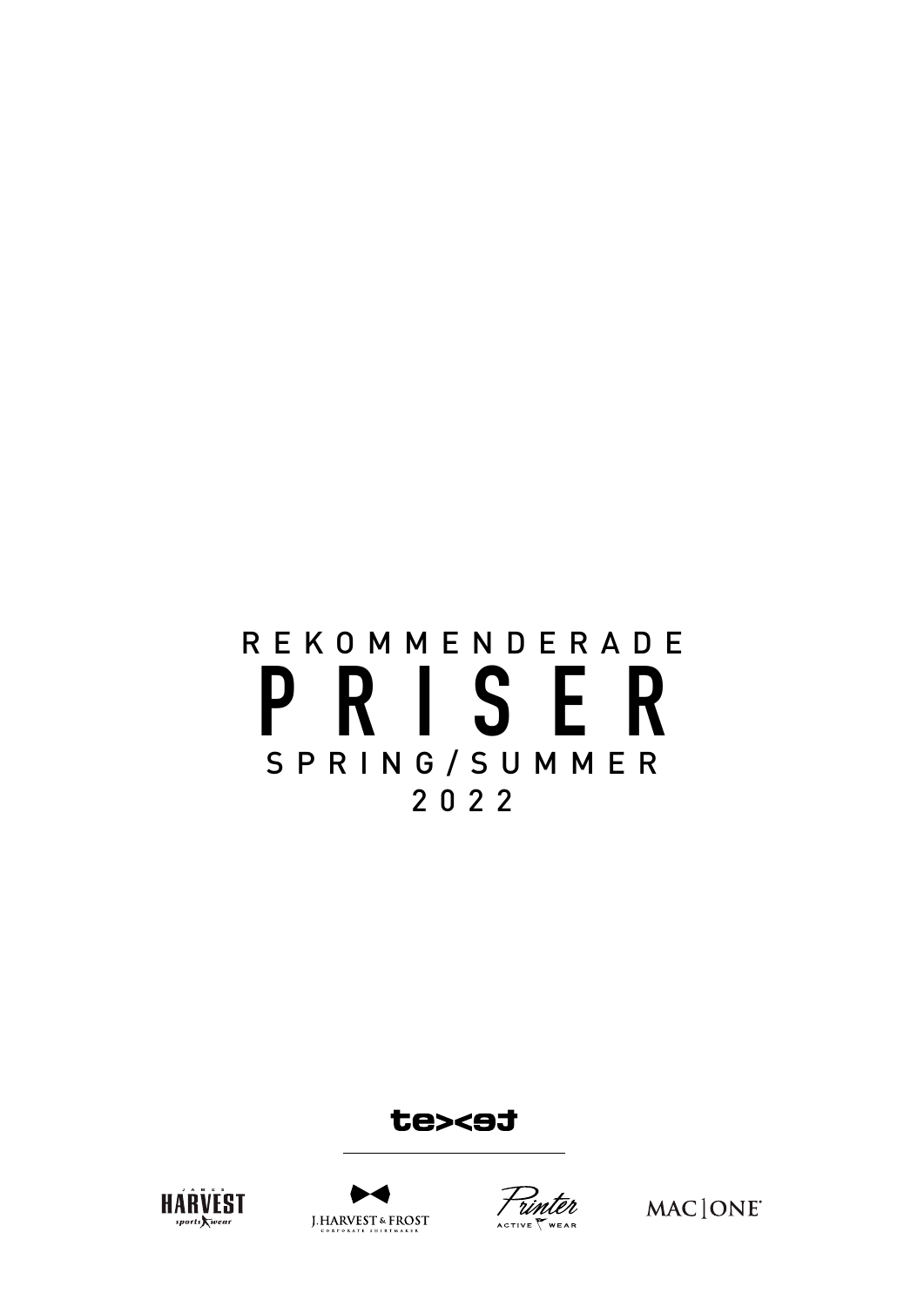### VARUMÄRKE ART. NR PRODUKTNAMN PRIS HARVEST 2134017 AMERICAN TEE U-NECK 115 HARVEST 2124008 AMERICAN TEE U-NECK WMN 115 HARVEST 2134018 AMERICAN TEE V-NECK 115 HARVEST 2114008 PORTWILLOW 209 HARVEST 2114007 STONETON 249 HARVEST 2124007 STONETON WMN 249 HARVEST 2114005 TWOVILLE 2005 2012 HARVEST 2124005 TWOVILLE WMN 115 HARVEST 2114006 WHAILFORD 2008 2014 HARVEST 2124006 WHAILFORD WMN 215 MACONE 2534025 ALEX 2000 189 MACONE 2534024 JOEY 115 PRINTER 2264027 LIGHT T-SHIRT RSX 39 PRINTER 2264028 LIGHT T-SHIRT WMN 59 PRINTER 2264015 HEAVY T-SHIRT JUNIOR 25 PRINTER 2264024 HEAVY RSX V-NECK 200 PRINTER 2264025 HEAVY RSX V-NECK LADY PRINTER 2264014 HEAVY T-SHIRT LADY 200 PRINTER 2264020 HEAVY T-SHIRT RSX 80 PRINTER 2264016 HEAVY T-SHIRT L/S PRINTER PRIME 2264030 PRIME T 129 PRINTER PRIME 2264031 PRIME T LADY 129 PRINTER RED 2264029 RUN JR 35 PRINTER RED 2264023 RUN ACTIVE T-SHIRT 60 PRINTER RED 2264023 RUN ACTIVE T-SHIRT 4XL-5XL 65 PRINTER RED 2264026 RUN ACTIVE T-SHIRT LADY 60

| <b>PIKÉER</b>  |         |                           |      |
|----------------|---------|---------------------------|------|
| VARUMÄRKE      | ART. NR | PRODUKTNAMN               | PRIS |
| <b>HARVEST</b> | 2135038 | <b>BROOKINGS MODERN</b>   | 429  |
| HARVEST        | 2135037 | <b>BROOKINGS REGULAR</b>  | 429  |
| <b>HARVEST</b> | 2125037 | <b>BROOKINGS WMN</b>      | 429  |
| <b>HARVEST</b> | 2135036 | GREENVILLE MODERN         | 369  |
| <b>HARVEST</b> | 2135035 | <b>GREENVILLE REGULAR</b> | 369  |
| <b>HARVEST</b> | 2125036 | <b>GREENVILLE WMN</b>     | 369  |
| <b>HARVEST</b> | 2135030 | LARKFORD                  | 449  |
| <b>HARVEST</b> | 2125031 | LARKFORD WMN              | 449  |
| <b>HARVEST</b> | 2135032 | NEPTUNE MODERN            | 265  |
| <b>HARVEST</b> | 2135031 | NEPTUNE REGULAR           | 265  |
| <b>HARVEST</b> | 2125033 | NEPTUNE WMN               | 265  |
| <b>HARVEST</b> | 2115001 | SHELLDEN                  | 479  |
| <b>HARVEST</b> | 2125032 | <b>SHELLDEN WMN</b>       | 479  |
| <b>HARVEST</b> | 2135034 | SUNSET MODERN             | 349  |
| <b>HARVEST</b> | 2135033 | <b>SUNSET REGULAR</b>     | 349  |
| HARVEST        | 2125034 | SUNSET WMN                | 349  |
| MACONE         | 2525014 | <b>SELMA</b>              | 265  |
| MACONE         | 2535018 | TURE                      | 265  |
| PRINTER        | 2265023 | <b>SURF LIGHT LADY</b>    | 175  |
| PRINTER        | 2265022 | <b>SURF LIGHT RSX</b>     | 175  |
| PRINTER        | 2265014 | SURF PRO LADY             | 245  |
| PRINTER        | 2265019 | SURF PRO RSX              | 245  |
| PRINTER        | 2265026 | SURF PRO L/S              | 265  |
| PRINTER        | 2265027 | SURF PRO L/S LADY         | 265  |
| PRINTER        | 2265009 | SURF POLO LADY            | 209  |
| PRINTER        | 2265016 | SURF RSX                  | 209  |
| PRINTER        | 2265020 | <b>SURF STRETCH</b>       | 245  |
| PRINTER        | 2265021 | <b>SURF STRETCH LADY</b>  | 245  |
| PR. PRIME      | 2265024 | PRIME POLO                | 269  |
| PR. PRIME      | 2265025 | PRIME POLO LADY           | 269  |

## **T-SHIRTS SALE**

| VARUMÄRKE        | ART. NR | PRODUKTNAMN                | ORD<br>PRIS | <b>SALE</b><br>PRIS |
|------------------|---------|----------------------------|-------------|---------------------|
| <b>HARVEST</b>   | 2124002 | AMERICAN TEE WMN           | 75          | 29                  |
| <b>HARVEST</b>   | 2144000 | <b>FAST I AKF</b>          | 99          | 29                  |
| <b>HARVEST</b>   | 2124001 | <b>I AFAYFTTF</b>          | 209         | 99                  |
| <b>HURRICANE</b> | 1150224 | <b>VISION</b>              | 109         | 49                  |
| <b>HURRICANE</b> | 1150228 | <b>VISION LADY</b>         | 109         | 49                  |
| <b>JINGHAM</b>   | 2634004 | <b>NICK</b>                | 49          | 19                  |
| <b>JINGHAM</b>   | 2634010 | NADJA                      | 49          | 19                  |
| MACONE           | 2524006 | DENISE                     | 59          | 19                  |
| MACONE           | 2524010 | <b>ELISE</b>               | 79          | 29                  |
| MACONE           | 2524014 | EMMA                       | 79          | 29                  |
| MACONE           | 2524013 | <b>FMMY</b>                | 129         | 49                  |
| MACONE           | 2524011 | <b>ISABEL</b>              | 99          | 39                  |
| MACONE           | 2534022 | <b>ROBIN</b>               | 99          | 49                  |
| MACONE           | 2524016 | <b>RUTH</b>                | 99          | 49                  |
| MACONE           | 2524008 | <b>SALLY</b>               | 135         | 49                  |
| MACONE           | 2534003 | SOMERSET                   | 59          | 29                  |
| MACONE           | 2534016 | <b>STEVEN</b>              | 135         | 49                  |
| MACONE           | 2534001 | <b>WHITEWOOD</b>           | 59          | 29                  |
| <b>PRINTER</b>   | 2264012 | <b>BIKE</b>                | 79          | 25                  |
| PRINTER          | 2264003 | <b>HEAVY T-SHIRT</b>       | 54          | 29                  |
| <b>PRINTER</b>   | 2264007 | <b>RACKET</b>              | 79          | 25                  |
| PRINTER          | 2264001 | <b>T-SHIRT 140G</b>        | 39          | 23                  |
| <b>PRINTER</b>   | 2264014 | <b>HEAVY T-SHIRT I ADY</b> | 70          | 29                  |
|                  |         |                            |             |                     |

#### **PIKÉER SALE**

| VARUMÄRKE        | ART. NR  | PRODUKTNAMN      | ORD<br>PRIS | SALE<br><b>PRIS</b> |
|------------------|----------|------------------|-------------|---------------------|
| <b>HARVEST</b>   | 2135028  | <b>AMHERST</b>   | 329         | 119                 |
| <b>HARVEST</b>   | 2125029  | AMHERST WMN      | 329         | 119                 |
| <b>HARVEST</b>   | 2135023  | ANDERSON         | 449         | 199                 |
| <b>HARVEST</b>   | 2125025  | ANTREVILLE       | 449         | 199                 |
| <b>HARVEST</b>   | 2125020  | <b>AURORA</b>    | 379         | 99                  |
| <b>HARVEST</b>   | 2145005  | EAGLE            | 279         | 79                  |
| <b>HARVEST</b>   | 2135019  | <b>HARTLINE</b>  | 379         | 99                  |
| <b>HARVEST</b>   | 2135008  | MORTON           | 269         | 69                  |
| <b>HARVEST</b>   | 2145007  | RAWI INS         | 379         | 159                 |
| <b>HARVEST</b>   | 2145006  | RIPLEY           | 349         | 139                 |
| <b>HARVEST</b>   | 2125011  | <b>SEMORA</b>    | 269         | 69                  |
| <b>HARVEST</b>   | 27350170 | THE ROCK         | 299         | 109                 |
| <b>HARVEST</b>   | 27250190 | THE ROCK WMN     | 299         | 109                 |
| <b>HARVEST</b>   | 2135005  | WEBSTER          | 299         | 49                  |
| <b>HURRICANE</b> | 1150100  | CLUB.            | 199         | 79                  |
| HURRICANE        | 1150105  | <b>CLUB LADY</b> | 199         | 79                  |
| HURRICANE        | 1110230  | COMPLETE         | 179         | 69                  |
| <b>JINGHAM</b>   | 2635006  | JOEL             | 79          | 39                  |
| <b>JINGHAM</b>   | 2635005  | <b>MAX</b>       | 99          | 39                  |
| <b>JINGHAM</b>   | 2635007  | <b>TEMPEST</b>   | 89          | 49                  |
| MACONE           | 2525005  | ANGFI A          | 125         | 39                  |
| MACONE           | 2535012  | <b>BARRY</b>     | 135         | 69                  |
| MACONE           | 2535015  | ERIC             | 169         | 39                  |

#### **T-SHIRTS**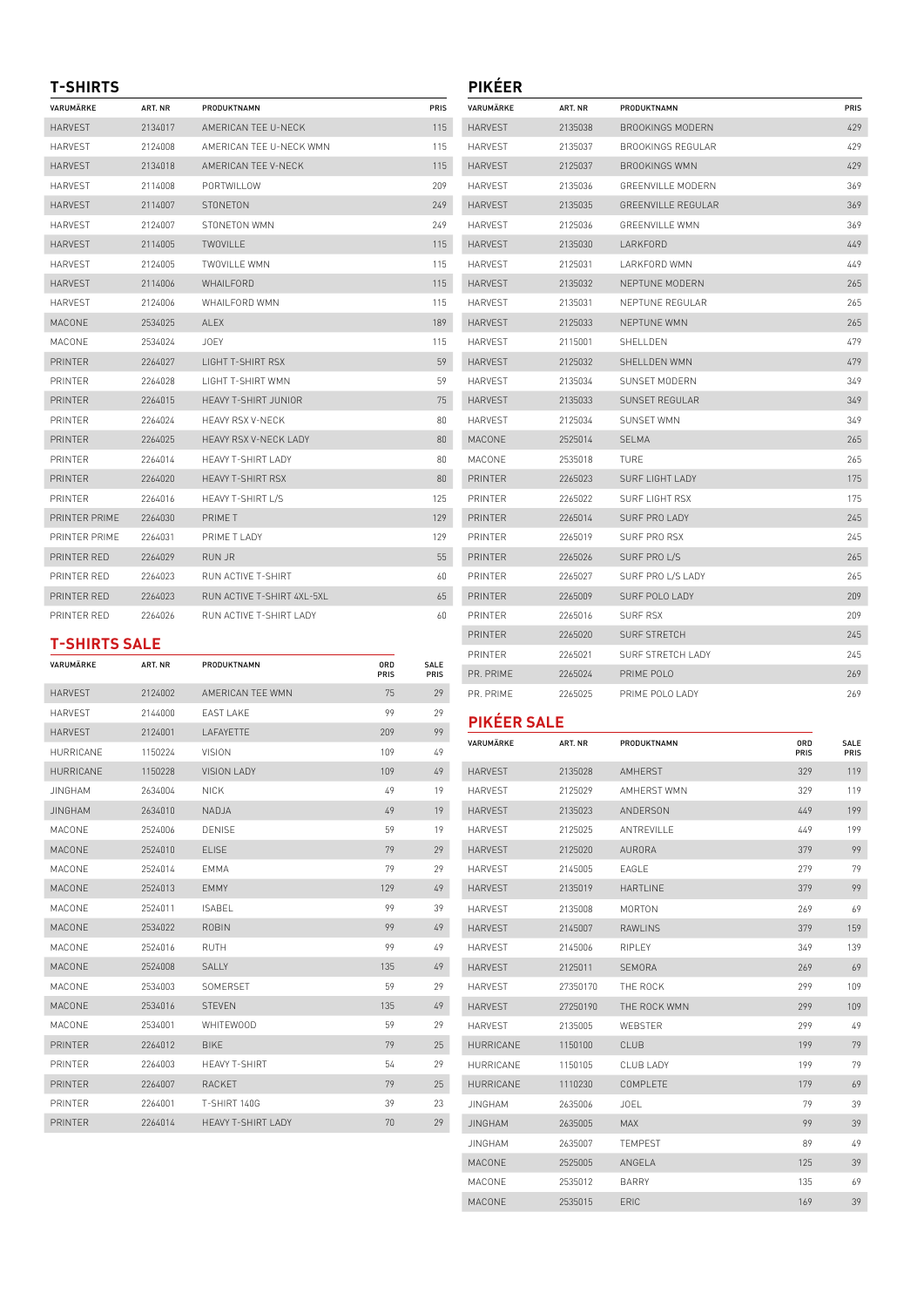| MACONE         | 2535016 | JERRY            | 149 | 79 |
|----------------|---------|------------------|-----|----|
| MACONE         | 2535013 | <b>JIM</b>       | 189 | 99 |
| MACONE         | 2525007 | KATE             | 129 | 59 |
| <b>MACONE</b>  | 2525011 | LEILA            | 169 | 39 |
| MACONE         | 2535008 | LUCAS            | 125 | 39 |
| <b>MACONE</b>  | 2525009 | <b>NANCY</b>     | 189 | 99 |
| MACONE         | 2525012 | NELLY            | 149 | 79 |
| <b>MACONE</b>  | 2535011 | ROBBIE           | 129 | 59 |
| MACONE         | 2535017 | SIMON            | 149 | 79 |
| <b>MACONE</b>  | 2525013 | SOPHIE           | 149 | 79 |
| MACONE         | 2525008 | YVONNE           | 135 | 69 |
| <b>PRINTER</b> | 2265007 | <b>DIVING</b>    | 99  | 39 |
| <b>PRINTER</b> | 2265006 | SURF             | 149 | 49 |
| <b>PRINTER</b> | 2265016 | <b>SURF RSX</b>  | 179 | 99 |
| <b>PRINTER</b> | 2265009 | <b>SURF LADY</b> | 179 | 99 |
|                |         |                  |     |    |

## **SWEATERS**

| VARUMÄRKE      | ART. NR | PRODUKTNAMN           | PRIS |
|----------------|---------|-----------------------|------|
| <b>HARVEST</b> | 2132024 | <b>ALDER</b>          | 429  |
| <b>HARVEST</b> | 2122040 | ALDER WMN             | 429  |
| <b>HARVEST</b> | 2132022 | CORNELL               | 479  |
| <b>HARVEST</b> | 2122038 | CORNELL WMN           | 479  |
| <b>HARVEST</b> | 2132023 | <b>DUKE</b>           | 629  |
| <b>HARVEST</b> | 2122039 | DUKE WMN              | 629  |
| <b>HARVEST</b> | 2132025 | <b>HARDIN</b>         | 529  |
| HARVEST        | 2122041 | HARDIN                | 529  |
| HARVEST        | 2132026 | <b>MELVILLE</b>       | 629  |
| <b>HARVEST</b> | 2122042 | MELVILLE WMN          | 629  |
| HARVEST        | 2111033 | PARKWICK              | 799  |
| <b>HARVEST</b> | 2121034 | PARKWICK WMN          | 799  |
| MACONE         | 2532026 | <b>BILL</b>           | 529  |
| MACONE         | 2532027 | BLAKE                 | 629  |
| <b>MACONE</b>  | 2532025 | <b>BOBBY</b>          | 399  |
| MACONE         | 2532022 | BRAD                  | 349  |
| <b>MACONE</b>  | 2521024 | <b>BRENDA</b>         | 449  |
| MACONE         | 2531042 | <b>BRETT</b>          | 449  |
| MACONE         | 2532028 | <b>CHRIS</b>          | 449  |
| MACONE         | 2532029 | DAVID                 | 379  |
| MACONE         | 2531039 | <b>JACOB</b>          | 349  |
| MACONE         | 2531038 | <b>JASON</b>          | 499  |
| MACONE         | 2521022 | JENNIE                | 499  |
| MACONE         | 2532020 | <b>JOSEPH</b>         | 399  |
| PRINTER        | 2262044 | DUATHLON              | 299  |
| PRINTER        | 2262050 | <b>FASTPITCH LADY</b> | 369  |
| PRINTER        | 2262049 | <b>FASTPITCH RSX</b>  | 369  |
| PRINTER        | 2262040 | HOMERUN               | 349  |
| PRINTER        | 2262055 | JAVELIN LADY          | 399  |
| PRINTER        | 2262054 | JAVELIN RSX           | 399  |
| <b>PRINTER</b> | 2262063 | JOG RSX               | 529  |
| <b>PRINTER</b> | 2262064 | <b>JOG RSX LADY</b>   | 529  |
| <b>PRINTER</b> | 2262042 | MARATHON              | 249  |
| <b>PRINTER</b> | 2262046 | MARATHON JUNIOR       | 229  |
| PRINTER        | 2262051 | OVERHEAD              | 419  |
| PRINTER        | 2262052 | OVERHEAD LADY         | 419  |
| PRINTER        | 2262043 | PENTATHLON            | 299  |
| <b>PRINTER</b> | 2262047 | PENTATHLON JUNIOR     | 279  |
| PRINTER        | 2262053 | ROUNDERS RSX          | 369  |
| <b>PRINTER</b> | 2262048 | SOFTBALL RSX          | 259  |
| PRINTER PRIME  | 2262069 | PRIME HALFZIP SWEATER | 429  |

| PRINTER PRIME    | 2262060 | PRIME POLOSWEATER        |             | 399          |
|------------------|---------|--------------------------|-------------|--------------|
| PRINTER PRIME    | 2262061 | PRIME SWEATERJACKET      |             | 449          |
| PRINTER PRIME    | 2262062 | PRIME SWEATERJACKET LADY |             | 449          |
| PRINTER RED      | 2262056 | LAYBACK                  |             | 265          |
| PRINTER RED      | 2262056 | LAYBACK (4XL-5XL)        |             | 285          |
| PRINTER RED      | 2262057 | LAYBACK LADY             |             | 265          |
| PRINTER RED      | 2262058 | POWERSLIDE               |             | 255          |
| PRINTER RED      | 2262058 | POWERSLIDE [4XL-5XL]     |             | 275          |
| PRINTER RED      | 2262059 | POWERSLIDE LADY          |             | 255          |
| SWEATERS SALE    |         |                          |             |              |
| VARUMÄRKE        | ART. NR | PRODUKTNAMN              | ORD<br>PRIS | SALE<br>PRIS |
| <b>HARVEST</b>   | 2122035 | <b>APEX</b>              | 729         | 379          |
| <b>HARVEST</b>   | 2112029 | <b>ASHEVILLE</b>         | 399         | 149          |
| <b>HARVEST</b>   | 2132018 | ATLANTA                  | 729         | 379          |
| <b>HARVEST</b>   | 2122028 | GLADSTONE                | 399         | 129          |
| <b>HARVEST</b>   | 2132013 | <b>GRIFTON</b>           | 399         | 129          |
| <b>HARVEST</b>   | 2132019 | NOVAHILL                 | 629         | 329          |
| <b>HURRICANE</b> | 1112230 | BRIDGE                   | 199         | 99           |
| <b>HURRICANE</b> | 1112255 | CAMPUS                   | 299         | 159          |
| HURRICANE        | 1112265 | <b>CAMPUS LADY</b>       | 299         | 159          |
| <b>JINGHAM</b>   | 2632007 | DUSTIN                   | 179         | 79           |
| MACONE           | 2532017 | ANDY                     | 229         | 99           |
| MACONE           | 2522004 | DINA                     | 315         | 99           |
| MACONE           | 2532016 | FREDDY                   | 209         | 89           |
| MACONE           | 2532015 | <b>HAMPUS</b>            | 189         | 79           |
| MACONE           | 2521022 | <b>JENNIE</b>            | 449         | 199          |
| MACONE           | 2532020 | <b>JOSEPH</b>            | 349         | 149          |
| MACONE           | 2522005 | MATHILDA                 | 449         | 199          |
| MACONE           | 2532024 | MELKER                   | 449         | 199          |
| <b>PRINTER</b>   | 2261031 | <b>FIELD</b>             | 469         | 99           |
| PRINTER          | 2261030 | TRACK                    | 469         | 99           |
| <b>SHIRTS</b>    |         |                          |             |              |
| VARUMÄRKE        | ART. NR | PRODUKTNAMN              |             | PRIS         |
| <b>HARVEST</b>   | 2123020 | <b>BALTIMORE WMN</b>     |             | 629          |
| <b>HARVEST</b>   | 2113030 | <b>BALTIMORE</b>         |             | 629          |
|                  |         |                          |             |              |

| <b>HARVEST</b> | 2123020 | BAI TIMORF WMN           | 629  |
|----------------|---------|--------------------------|------|
| <b>HARVEST</b> | 2113030 | BALTIMORE                | 629  |
| <b>HARVEST</b> | 2113038 | <b>BURI INGHAM</b>       | 579  |
| <b>HARVEST</b> | 2123028 | <b>BURI INGHAM WMN</b>   | 579  |
| <b>HARVEST</b> | 2111040 | <b>HIGHWOODS</b>         | 629  |
| <b>HARVEST</b> | 2113035 | <b>JUPITER</b>           | 629  |
| <b>HARVEST</b> | 2123025 | <b>JUPITER WMN</b>       | 629  |
| <b>HARVEST</b> | 2113033 | <b>REDDING</b>           | 629  |
| <b>HARVEST</b> | 2123023 | REDDING WMN              | 629  |
| <b>HARVEST</b> | 2123021 | RFNO WMN                 | 629  |
| <b>HARVEST</b> | 2113031 | RENO SHIRT               | 629  |
| <b>HARVEST</b> | 2113037 | TREEMORE                 | 579  |
| <b>HARVEST</b> | 2123027 | TRFFMORF WMN             | 579  |
| <b>HARVEST</b> | 2123022 | TRIBECA WMN              | 629  |
| <b>HARVEST</b> | 2113032 | TRIBECA SHIRT            | 629  |
| JH&F           | 2906001 | BI ACK BOW 60 REGUI AR   | 1149 |
| JH&F           | 2906002 | BLACK BOW 60 SLIM        | 1149 |
| JH&F           | 2906003 | BLACK BOW 60 WMN         | 1149 |
| JH&F           | 2900101 | GREEN BOW 01 REGULAR     | 829  |
| JH&F           | 2900102 | GREEN BOW 01 SLIM        | 829  |
| JH&F           | 2900103 | GREEN BOW 01 WMN         | 829  |
| JH&F           | 2900104 | GREEN BOW 01 WMN RELAXED | 829  |
| JH&F           | 2913001 | INDIGO BOW 130 REGULAR   | 979  |
| JH&F           | 2913002 | INDIGO BOW 130 SLIM      | 979  |
| JH&F           | 2913003 | INDIGO BOW 130 WMN       | 979  |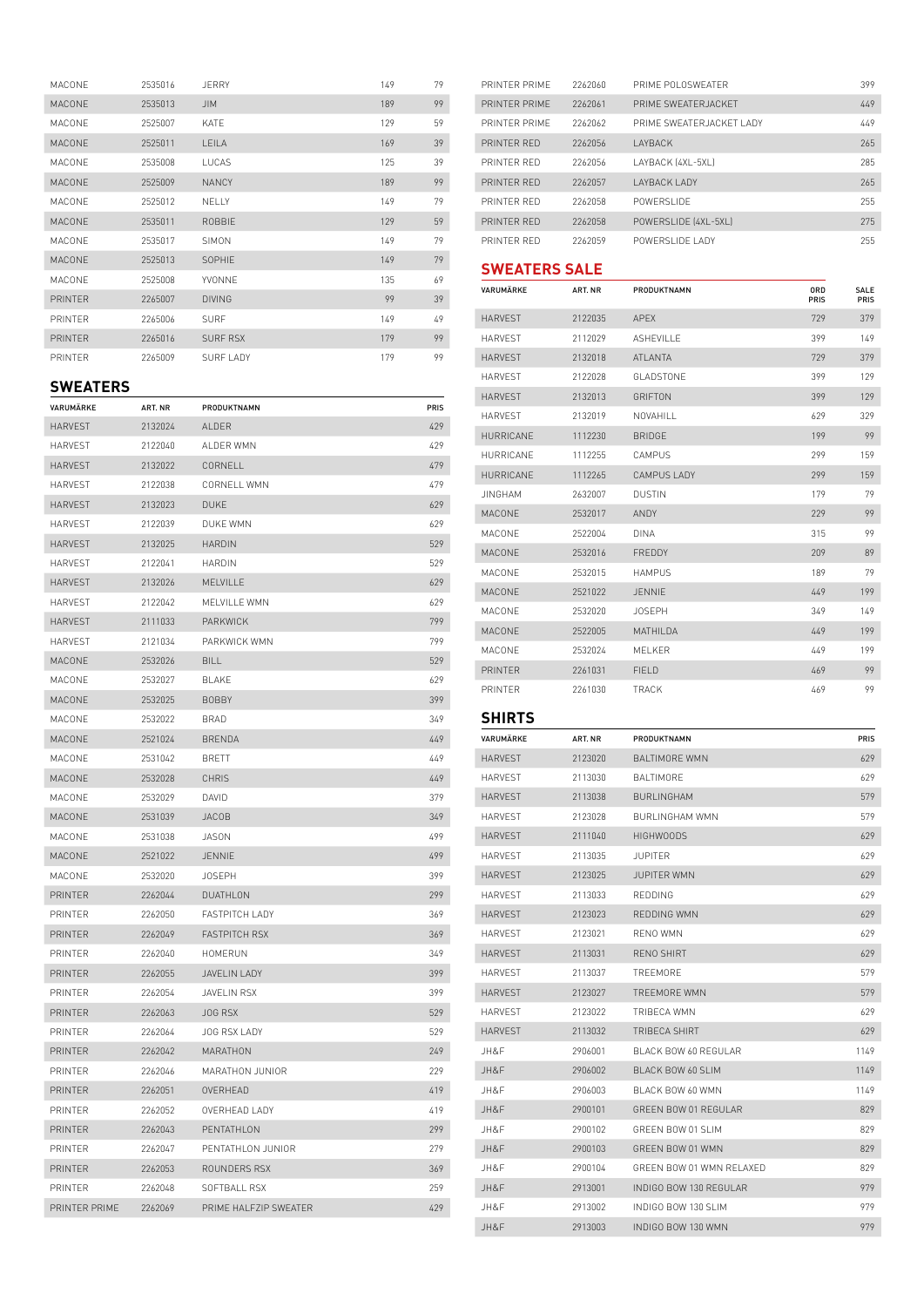| JH&F | 2913101 | INDIGO BOW 131 REGULAR    | 979  | JH&F               | 2905001 | YELLOW BOW 50 REGULAR     |      | 629  |
|------|---------|---------------------------|------|--------------------|---------|---------------------------|------|------|
| JH&F | 2913102 | INDIGO BOW 131 SLIM       | 979  | JH&F               | 2905011 | YELLOW BOW 50 REGULAR S/S |      | 599  |
| JH&F | 2913103 | INDIGO BOW 131 WMN        | 979  | JH&F               | 2905002 | YELLOW BOW 50 SLIM        |      | 629  |
| JH&F | 2903001 | INDIGO BOW 30 REGULAR     | 679  | JH&F               | 2905022 | YELLOW BOW 50 SLIM S/S    |      | 599  |
| JH&F | 2903002 | INDIGO BOW 30 SLIM        | 679  | JH&F               | 2905003 | YELLOW BOW 50 WMN         |      | 629  |
| JH&F | 2903003 | INDIGO BOW 30 WOMEN       | 679  | JH&F               | 2905101 | YELLOW BOW 51 REGULAR     |      | 649  |
| JH&F | 2903201 | INDIGO BOW 32 REGULAR     | 679  | JH&F               | 2905102 | YELLOW BOW 51 SLIM        |      | 649  |
| JH&F | 2903202 | INDIGO BOW 32 SLIM        | 679  | JH&F               | 2905103 | YELLOW BOW 51 WMN         |      | 649  |
| JH&F | 2903203 | INDIGO BOW 32 WOMEN       | 679  | JH&F               | 2905201 | YELLOW BOW 52 REGULAR     |      | 679  |
| JH&F | 2903301 | INDIGO BOW 33 REGULAR     | 979  | JH&F               | 2905202 | YELLOW BOW 52 SLIM        |      | 679  |
| JH&F | 2903302 | INDIGO BOW 33 SLIM        | 979  | JH&F               | 2905203 | YELLOW BOW 52 WMN         |      | 679  |
| JH&F | 2903303 | INDIGO BOW 33 WMN         | 979  | JH&F               | 2905301 | YELLOW BOW 53 REGULAR     |      | 679  |
| JH&F | 2903401 | INDIGO BOW 34 REGULAR     | 979  | JH&F               | 2905302 | YELLOW BOW 53 SLIM        |      | 679  |
| JH&F | 2903402 | INDIGO BOW 34 SLIM        | 979  | JH&F               | 2905303 | YELLOW BOW 53 WMN         |      | 679  |
| JH&F | 2903403 | INDIGO BOW 34 WOMEN       | 979  | JH&F               | 2905401 | YELLOW BOW 54 REGULAR     |      | 679  |
| JH&F | 2903701 | INDIGO BOW 37 REGULAR     | 979  | JH&F               | 2905402 | YELLOW BOW 54 SLIM        |      | 679  |
| JH&F | 2903702 | INDIGO BOW 37 SLIM        | 979  | JH&F               | 2905403 | YELLOW BOW 54 WMN         |      | 679  |
| JH&F | 2903703 | INDIGO BOW 37 WMN         | 979  | PRINTER            | 2263015 | <b>POINT</b>              |      | 379  |
| JH&F | 2914101 | PURPLE BOW 141 REGULAR    | 1029 | PRINTER            | 2263016 | POINT LADY                |      | 379  |
| JH&F | 2914102 | PURPLE BOW 141 SLIM       | 1029 | <b>SHIRTS SALE</b> |         |                           |      |      |
| JH&F | 2914103 | PURPLE BOW 141 WMN        | 1029 | VARUMÄRKE          |         | PRODUKTNAMN               | ORD  | SALE |
| JH&F | 2914201 | PURPLE BOW 142 REGULAR    | 1029 |                    | ART. NR |                           | PRIS | PRIS |
| JH&F | 2914202 | PURPLE BOW 142 SLIM       | 1029 | <b>HARVEST</b>     | 2123013 | AVALON                    | 429  | 59   |
| JH&F | 2914203 | PURPLE BOW 142 WMN        | 1029 | <b>HARVEST</b>     | 2113015 | <b>BRISBANE</b>           | 399  | 79   |
| JH&F | 2914301 | PURPLE BOW 143 REGULAR    | 1029 | <b>HARVEST</b>     | 2123015 | <b>DORRIS</b>             | 399  | 79   |
| JH&F | 2914302 | PURPLE BOW 143 SLIM       | 1029 | HARVEST            | 2113023 | KENTON                    | 519  | 129  |
| JH&F | 2914303 | PURPLE BOW 143 WMN        | 1029 | <b>HARVEST</b>     | 2123011 | SIDNEY                    | 519  | 129  |
| JH&F | 2914401 | PURPLE BOW 144 REGULAR    | 1029 | <b>HARVEST</b>     | 2113028 | WILLIAMS                  | 419  | 149  |
| JH&F | 2914402 | PURPLE BOW 144 SLIM       | 1029 | JH&F               | 2903602 | INDIGO BOW 36             | 899  | 349  |
| JH&F | 2914403 | PURPLE BOW 144 WMN        | 1029 | JH&F               | 2903811 | INDIGO BOW 38 REG S/S     | 799  | 399  |
| JH&F | 2914501 | PURPLE BOW 145 REGULAR    | 1029 | JH&F               | 2903822 | INDIGO BOW 38 SLIM S/S    | 799  | 399  |
| JH&F | 2914502 | PURPLE BOW 145 SLIM       | 1029 | JH&F               | 2914001 | PURPLE BOW 140 REG        | 949  | 479  |
| JH&F | 2914503 | PURPLE BOW 145 WMN        | 1029 | JH&F               | 2914002 | PURPLE BOW 140 SLIM       | 949  | 479  |
| JH&F | 2914601 | PURPLE BOW 146 REGULAR    | 1029 | JH&F               | 2914003 | PURPLE BOW 140 WMN        | 949  | 479  |
| JH&F | 2914602 | PURPLE BOW 146 SLIM       | 1029 | MACONE             | 2513014 | LEON                      | 309  | 129  |
| JH&F | 2914603 | PURPLE BOW 146 WMN        | 1029 | MACONE             | 2513015 | LLOYD                     | 319  | 129  |
| JH&F | 2904801 | PURPLE BOW 48 REGULAR FIT | 1029 | MACONE             | 2523009 | AVA                       | 319  | 129  |
| JH&F | 2904802 | PURPLE BOW 48 SLIM FIT    | 1029 | <b>STICKAT</b>     |         |                           |      |      |
| JH&F | 2904803 | PURPLE BOW 48 WMN         | 1029 | VARUMÄRKE          | ART. NR | PRODUKTNAMN               |      | PRIS |
| JH&F | 2904901 | PURPLE BOW 49 REGULAR FIT | 1029 | HARVEST            | 2122505 | ASHLAND WMN V-NECK        |      | 549  |
| JH&F | 2904902 | PURPLE BOW 49 SLIM FIT    | 1029 | <b>HARVEST</b>     | 2112507 | ASHLAND V-NECK            |      | 549  |
| JH&F | 2904903 | PURPLE BOW 49 WMN         | 1029 | <b>HARVEST</b>     | 2112512 | ASHLAND U-NECK            |      | 549  |
| JH&F | 2912001 | RED BOW 120 REGULAR       | 929  | HARVEST            | 2122509 | ASHLAND U-NECK WMN        |      | 549  |
| JH&F | 2912002 | RED BOW 120 SLIM          | 929  | <b>HARVEST</b>     | 2112513 | <b>ASHLAND TURTLE</b>     |      | 549  |
| JH&F | 2912003 | RED BOW 120 WMN           | 929  | HARVEST            | 2122510 | ASHLAND TURTLE WMN        |      | 549  |
| JH&F | 2912101 | RED BOW 121 REGULAR FIT   | 929  | <b>HARVEST</b>     | 2112511 | <b>BROCKWAY</b>           |      | 749  |
| JH&F | 2912102 | RED BOW 121 SLIM FIT      | 929  | HARVEST            | 2112505 | FLATWILLOW                |      | 699  |
| JH&F | 2912103 | RED BOW 121 WMN           | 929  | <b>HARVEST</b>     | 2127000 | PONCHO                    |      | 749  |
| JH&F | 2912201 | RED BOW 122 REGULAR FIT   | 929  | <b>HARVEST</b>     | 2112510 | SONETTE                   |      | 799  |
| JH&F | 2912202 | RED BOW 122 SLIM FIT      | 929  | <b>HARVEST</b>     | 2122507 | SONETTE WMN               |      | 799  |
| JH&F | 2912203 | RED BOW 122 WMN           | 929  | HARVEST            | 2122508 | WESTMORE WMN              |      | 1049 |
| JH&F | 2902001 | RED BOW 20 REGULAR        | 929  | <b>HARVEST</b>     | 2112509 | WESTMORE                  |      | 1049 |
| JH&F | 2902002 | RED BOW 20 SLIM           | 929  | JH&F               | 2930101 | MERINO V-NECK             |      | 899  |
| JH&F | 2902003 | RED BOW 20 WOMEN          | 929  | JH&F               | 2930103 | MERINO V-NECK WMN         |      | 899  |
| JH&F | 2902401 | RED BOW 24 REGULAR        | 929  | JH&F               | 2930201 | MERINO U-NECK             |      | 899  |
| JH&F | 2902402 | RED BOW 24 SLIM           | 929  | PRINTER            | 2262501 | FOREHAND                  |      | 479  |
| JH&F | 2902403 | RED BOW 24 WOMEN          | 929  | <b>PRINTER</b>     | 2262502 | FOREHAND LADY             |      | 479  |
| JH&F | 2902901 | RED BOW 29 REGULAR        | 929  |                    |         |                           |      |      |
| JH&F | 2902902 | RED BOW 29 SLIM           | 929  |                    |         |                           |      |      |
| JH&F | 2902903 | RED BOW 29 WOMEN          | 929  |                    |         |                           |      |      |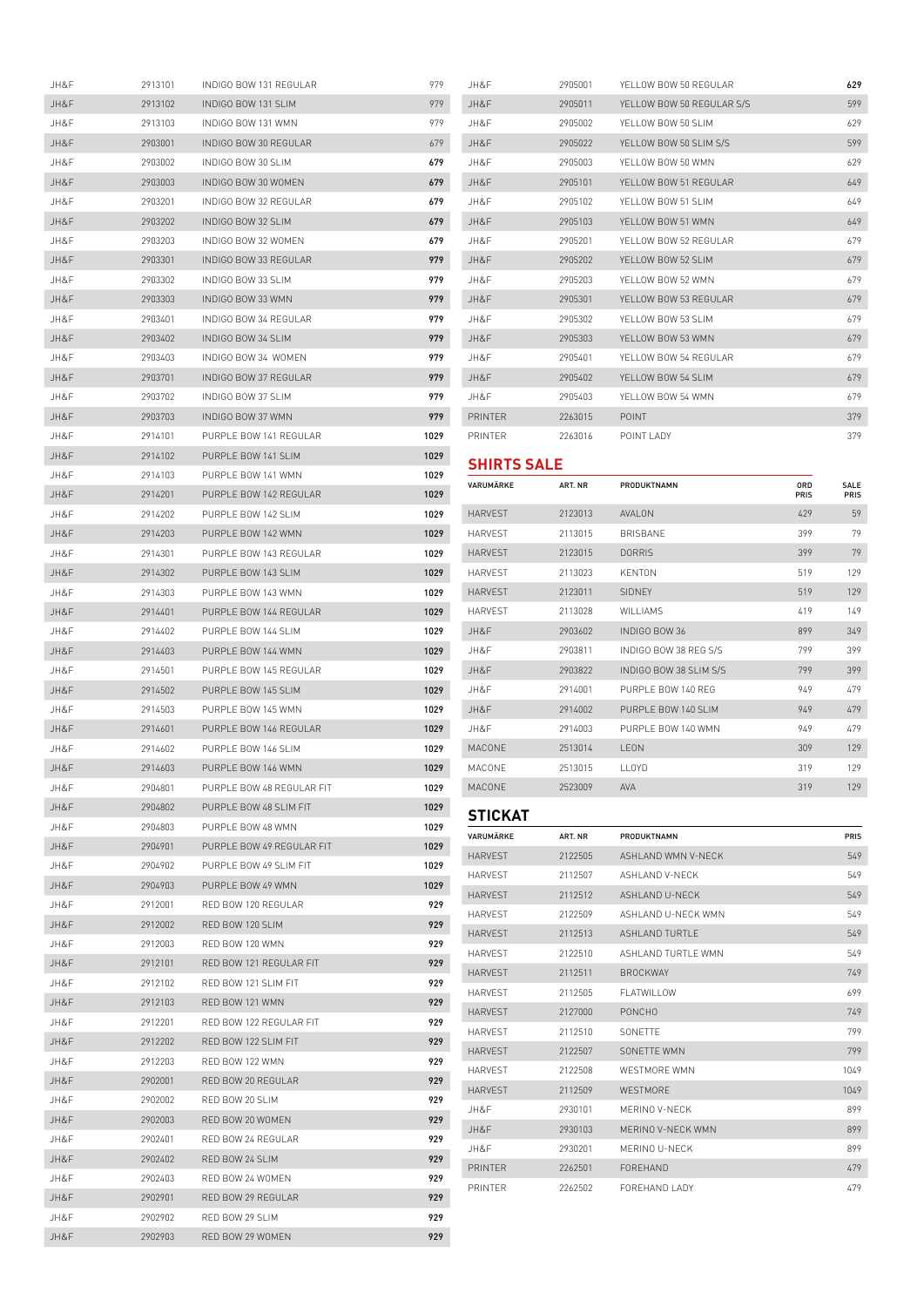#### **STICKAT SALE**

| VARUMÄRKE      | ART. NR | PRODUKTNAMN     | ORD<br>PRIS | <b>SALE</b><br><b>PRIS</b> |
|----------------|---------|-----------------|-------------|----------------------------|
| <b>HARVEST</b> | 2112501 | KNOWVILLE       | 579         | 199                        |
| <b>HARVEST</b> | 2122503 | NOTTINGMOON WMN | 699         | 299                        |
| <b>HARVEST</b> | 2112503 | NOTTINGMOON     | 699         | 299                        |
| <b>HARVEST</b> | 2127000 | PONCHO          | 649         | 299                        |
| <b>HARVEST</b> | 2112508 | PORTLAND        | 649         | 299                        |
| <b>HARVEST</b> | 2122506 | PORTI AND WMN   | 649         | 299                        |
| MACONE         | 2532019 | <b>BENJAMIN</b> | 299         | 149                        |
| MACONE         | 2522003 | <b>BEATRICE</b> | 299         | 149                        |
| MACONE         | 2522501 | <b>VERA</b>     | 349         | 149                        |
| MACONE         | 2512501 | WII MFR         | 349         | 149                        |
| MACONE         | 2532018 | <b>OSCAR</b>    | 399         | 199                        |
| MACONE         | 2522002 | OPHELIA         | 399         | 199                        |

<u> 1990 - Johann Barbara, martxa</u>

#### **BLAZER & BYXOR**

| VARUMÄRKE       | ART. NR | PRODUKTNAMN           | PRIS |
|-----------------|---------|-----------------------|------|
| <b>HARVEST</b>  | 2116004 | OFFICER               | 849  |
| <b>HARVEST</b>  | 2126006 | OFFICER WMN           | 849  |
| JH8F            | 2962001 | CLASSIC BLAZER 20     | 2899 |
| <b>IH&amp;F</b> | 2962003 | CLASSIC BLAZER 20 WMN | 2899 |
| JH&F            | 2966121 | CLASSIC TROUSERS      | 1399 |
| JH&F            | 2963001 | CLUB BLAZER 30        | 2999 |
| JH8F            | 2963003 | CLUB BLAZER 30 WMN    | 2999 |

#### **BYXOR SALE**

| VARUMÄRKE      | ART. NR | PRODUKTNAMN    | ORD<br><b>PRIS</b> | <b>SALE</b><br>PRIS |
|----------------|---------|----------------|--------------------|---------------------|
| <b>PRINTER</b> | 2266006 | <b>ATHLETE</b> | 549                | 279                 |
| <b>HARVEST</b> | 2126007 | CARSON WMN     | 499                | 199                 |

#### **FLEECE**

| VARUMÄRKE      | ART. NR | PRODUKTNAMN         | <b>PRIS</b> |
|----------------|---------|---------------------|-------------|
| <b>HARVEST</b> | 2131502 | LOCKWOOD            | 799         |
| <b>HARVEST</b> | 2121502 | I OCKWOOD WMN       | 799         |
| <b>HARVEST</b> | 2131501 | <b>MILES</b>        | 699         |
| <b>HARVEST</b> | 2121501 | MILES WMN           | 699         |
| <b>HARVEST</b> | 2131500 | NORTHDERRY          | 899         |
| <b>HARVEST</b> | 2121500 | NORTHDERRY WMN      | 899         |
| <b>HARVEST</b> | 2131503 | RICH HILL           | 629         |
| HARVEST        | 2121503 | RICH HILL WMN       | 629         |
| <b>HARVEST</b> | 2132017 | RICHMOND            | 679         |
| <b>HARVEST</b> | 2122034 | SANTA ANA           | 679         |
| <b>PRINTER</b> | 2261500 | SPEEDWAY            | 369         |
| <b>PRINTER</b> | 2261501 | SPEEDWAY LADY       | 369         |
| PRINTER RED    | 2261504 | FRONTFLIP           | 209         |
| PRINTER RED    | 2261504 | FRONTFLIP 4XL-5XL   | 229         |
| PRINTER RED    | 2261505 | FRONTFLIP LADY      | 209         |
| PRINTER RED    | 2261502 | ROCKET              | 229         |
| PRINTER RED    | 2261502 | ROCKET 4XI-5XI      | 249         |
| PRINTER RED    | 2261503 | ROCKET LADY         | 229         |
| PRINTER RED    | 2261506 | <b>SIDEFLIP</b>     | 209         |
| PRINTER RED    | 2261506 | SIDEFLIP 4XL-5XL    | 229         |
| PRINTER RED    | 2261507 | SIDEFLIP LADY       | 209         |
| PRINTER RED    | 2261510 | <b>SWITCH</b>       | 189         |
| PRINTER RED    | 2261510 | SWITCH 4XL-5XL      | 209         |
| PRINTER RED    | 2261511 | SWITCH LADY         | 189         |
| PRINTER RED    | 2261508 | TWOHAND             | 209         |
| PRINTER RED    | 2261508 | TWOHAND 4XL-5XL     | 229         |
| PRINTER RED    | 2261509 | <b>TWOHAND LADY</b> | 209         |

#### **FLEECE SALE**

| VARUMÄRKE      | ART. NR | PRODUKTNAMN      | ORD<br><b>PRIS</b> | SALE<br>PRIS |
|----------------|---------|------------------|--------------------|--------------|
| <b>JINGHAM</b> | 2631004 | <b>KASPER</b>    | 149                | 79           |
| MACONE         | 2531502 | ABFI             | 299                | 149          |
| MACONE         | 2521502 | ADFI F           | 299                | 149          |
| PRINTER        | 2262025 | RAI I Y          | 209                | 79           |
| PRINTER RED    | 2261512 | RAII WAI K       | 169                | 99           |
| PRINTER RED    | 2261512 | RAILWALK 4XL-5XL | 179                | 99           |
| PRINTER RED    | 2261513 | RAILWALK LADY    | 169                | 99           |

## **JACKOR & VÄSTAR**

| ,,,,,,,,,,     | 1.5.1   |                         |      |
|----------------|---------|-------------------------|------|
| VARUMÄRKE      | ART. NR | PRODUKTNAMN             | PRIS |
| <b>HARVEST</b> | 2111036 | <b>BRINKLEY</b>         | 1999 |
| HARVEST        | 2121039 | BRINKLEY WMN            | 1999 |
| HARVEST        | 2131037 | COVENTRY                | 1499 |
| HARVEST        | 2121026 | COVENTRY WMN            | 1499 |
| <b>HARVEST</b> | 2131039 | DEER RIDGE JACKET       | 1449 |
| HARVEST        | 2121032 | DEER RIDGE JACKET WMN   | 1449 |
| <b>HARVEST</b> | 2131040 | DEER RIDGE VEST         | 1149 |
| <b>HARVEST</b> | 2121037 | DEER RIDGE VEST WMN     | 1149 |
| <b>HARVEST</b> | 2111031 | HARRINGTON              | 1299 |
| HARVEST        | 2111030 | HUNTINGVIEW             | 1749 |
| <b>HARVEST</b> | 2121030 | HUNTINGVIEW WMN         | 1749 |
| HARVEST        | 2131038 | ISLAND BLOCK            | 1899 |
| HARVEST        | 2121031 | <b>ISLAND BLOCK WMN</b> | 1899 |
| <b>HARVEST</b> | 2111032 | KINGSPORT               | 1399 |
| <b>HARVEST</b> | 2121033 | KINGSPORT WMN           | 1399 |
| HARVEST        | 2131042 | LODGETOWN               | 1149 |
| <b>HARVEST</b> | 2121040 | LODGETOWN WMN           | 1149 |
| HARVEST        | 2131041 | <b>MYERS</b>            | 1149 |
| <b>HARVEST</b> | 2121038 | MYERS WMN               | 1149 |
| <b>HARVEST</b> | 2111038 | WINCHESTER JACKET       | 1499 |
| <b>HARVEST</b> | 2121042 | WINCHESTER WMN          | 1499 |
| <b>HARVEST</b> | 2111037 | WOODLAKE HEIGHTS        | 1449 |
| HARVEST        | 2121041 | WOODLAKE HEIGHTS WMN    | 1449 |
| JH&F           | 2990001 | TECHNICAL CARCOAT       | 3999 |
| JH&F           | 2990003 | TECHNICAL CARCOAT WMN   | 3999 |
| JH&F           | 2990201 | TECHNICAL PARKA         | 4499 |
| JH&F           | 2990203 | TECHNICAL PARKA WOMEN   | 4499 |
| MACONE         | 2531047 | MAVERICK JACKET         | 649  |
| MACONE         | 2521047 | MAVERICK LADY JACKET    | 649  |
| <b>MACONE</b>  | 2531048 | MAVERICK VEST           | 599  |
| MACONE         | 2521048 | MAVERICK VEST LADY      | 599  |
| PRINTER        | 2261057 | EXPEDITION JACKET       | 629  |
| PRINTER        | 2261058 | EXPEDITION LADY JACKET  | 629  |
| PRINTER        | 2261064 | EXPEDITION LADY VEST    | 579  |
| PRINTER        | 2261063 | EXPEDITION VEST         | 579  |
| PRINTER        | 2261042 | <b>FLAT TRACK</b>       | 679  |
| PRINTER        | 2261043 | FLAT TRACK LADY         | 679  |
| <b>PRINTER</b> | 2261046 | <b>HEADWAY</b>          | 429  |
| PRINTER        | 2261067 | HIKER                   | 899  |
| PRINTER        | 2261068 | HIKER LADY              | 899  |
| PRINTER        | 2261061 | KARTING                 | 749  |
| <b>PRINTER</b> | 2261062 | KARTING LADY            | 749  |
| PRINTER        | 2261041 | SKELETON LADY           | 979  |
| <b>PRINTER</b> | 2261035 | SKELETON                | 979  |
| PRINTER        | 2261044 | TRIAL JACKET            | 679  |
| PRINTER        | 2261045 | TRIAL LADY JACKET       | 679  |
| PRINTER        | 2261059 | TRIAL VEST              | 529  |
| PRINTER        | 2261060 | TRIAL VEST LADY         | 529  |
| PRINTER PRIME  | 2261065 | PRIME SOFTSHELL         | 849  |
|                |         |                         |      |